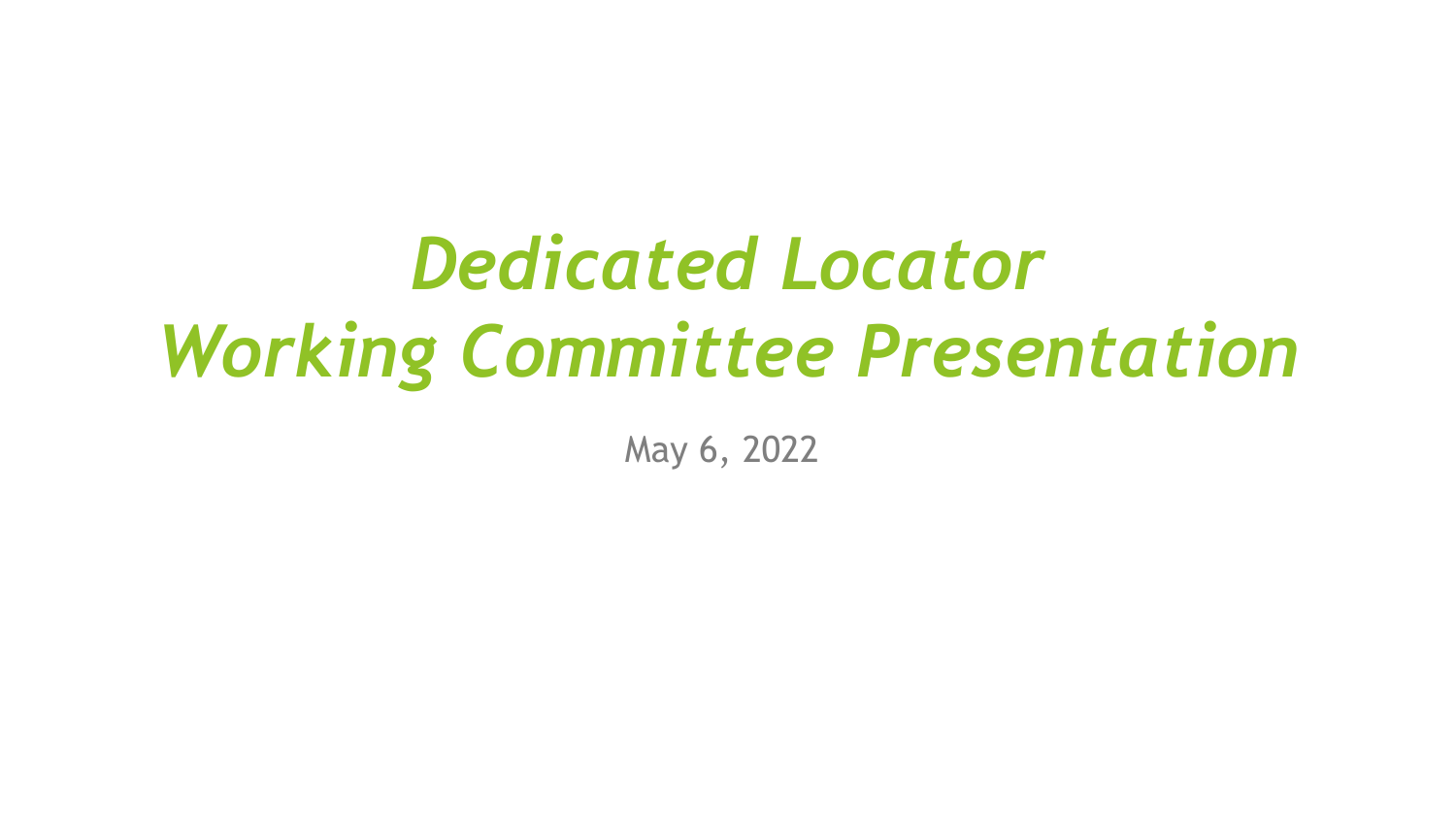### Webinar Overview

- ▶ Questions? Use the "?" feature to ask them
- ▶ Want to provide Feedback? Visit [www.OntarioOneCall.ca/DL](http://www.ontarioonecall.ca/DL)
- **Note:** This presentation was developed by participants in the Dedicated Locator Working Committee, and do not necessarily reflect the views of all organizations or participants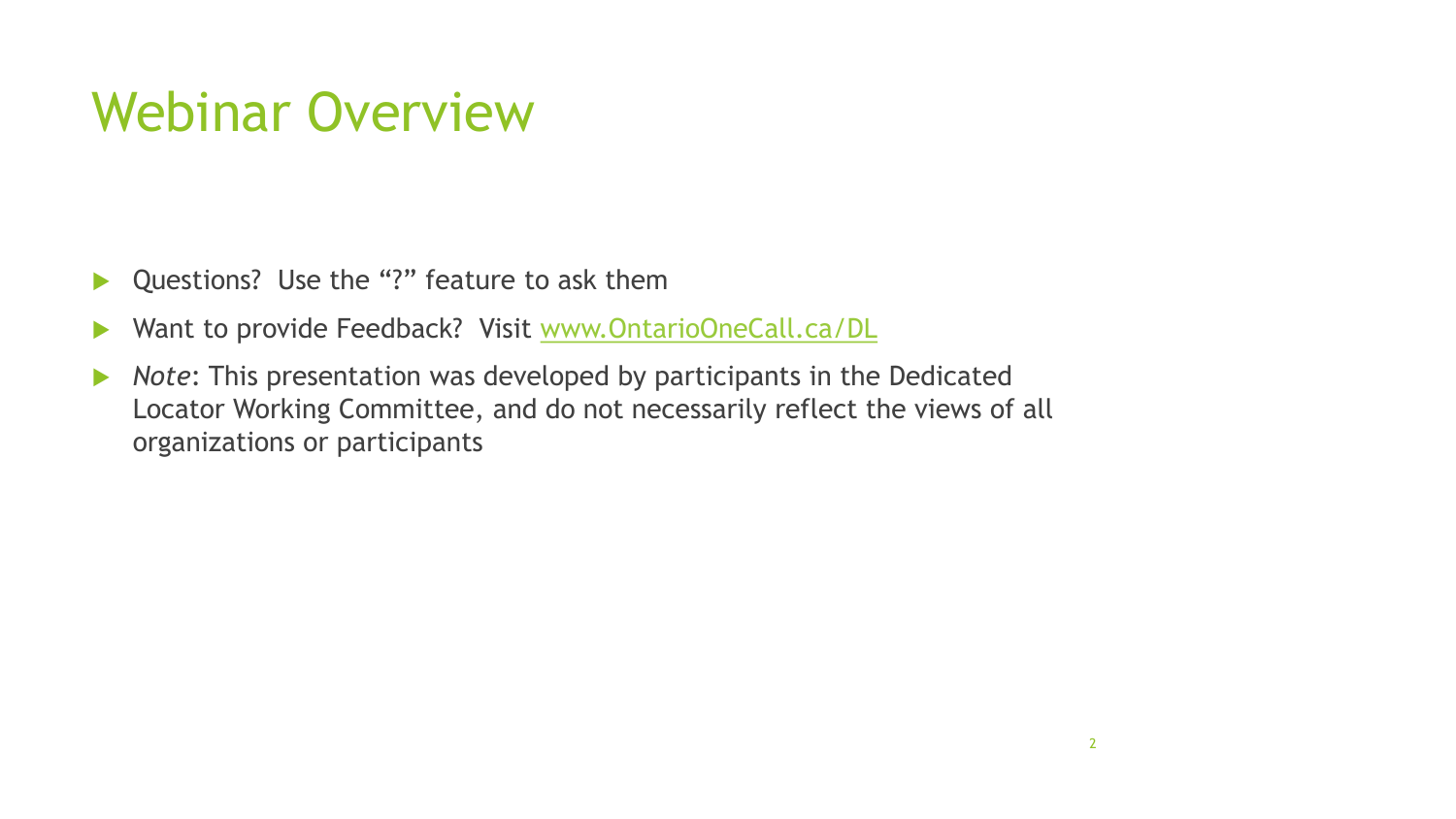## Important: Provide Your Feedback

- There is a consultation feedback form at [www.OntarioOneCall.ca/DL](http://www.ontarioonecall.ca/DL)
- There you can review:
	- **Draft Standard Agreement between DL and Member**
	- **Format of 90 Day Notice**
	- ▶ Other background materials
- The Committee wants your feedback on all these items, so please complete the survey with detailed and specific comments by May 20, 2022
- The Committee will meet again in late May to review all feedback and make changes and additions
- There is much more work to do You have many questions, and these are only some of the answers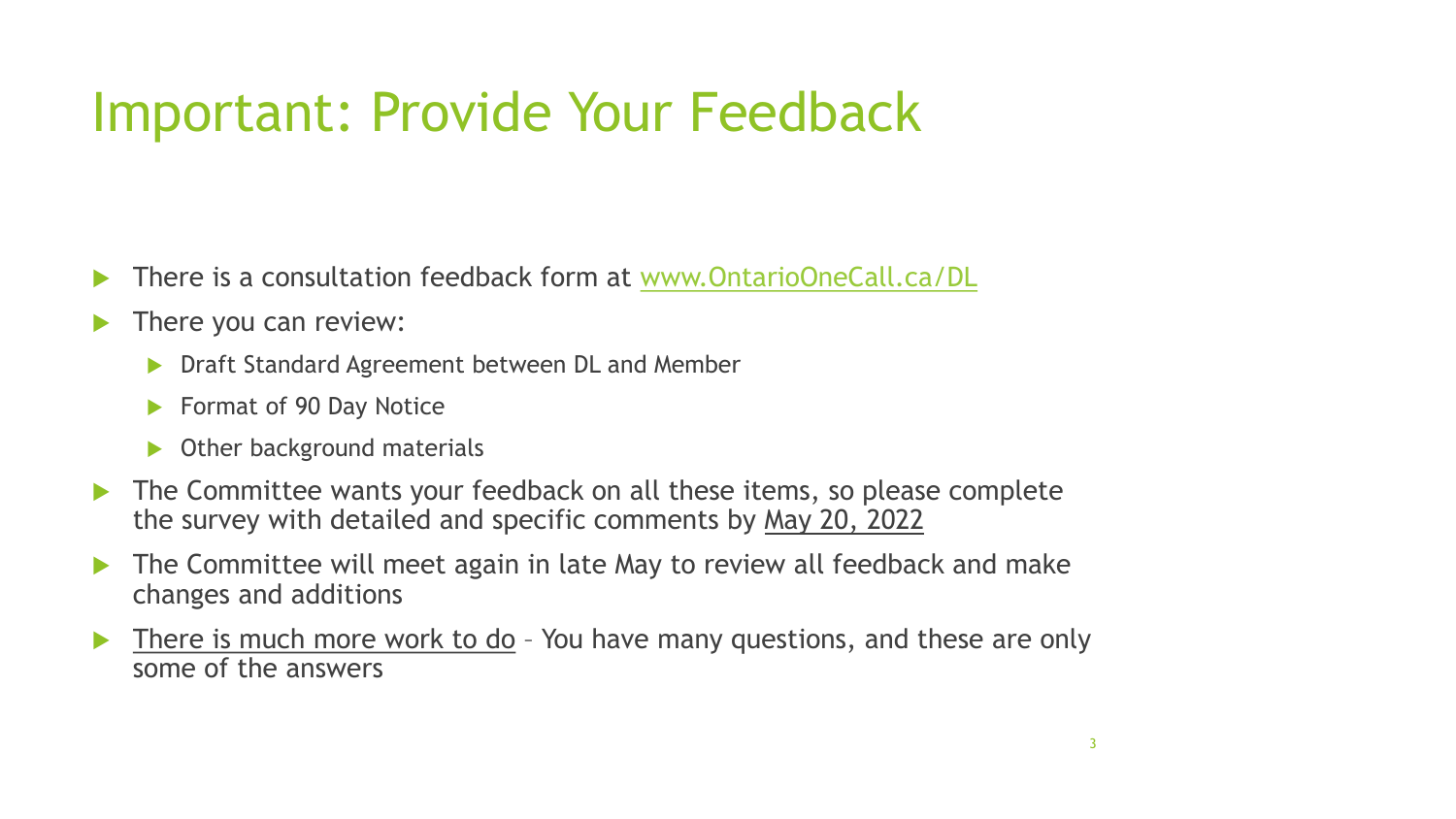## How Did We Get Here?

- ▶ Bill 93 was introduced in March 2022 and passed in April 2022
- It contained a number of new concepts and ideas, perhaps chief among them the expanded use of project owner-paid dedicated locator
- ▶ In anticipation of the Bill 93's passage, the Dedicated Locator Working Committee started meeting in March 2022 to develop some of the key policies and procedures that will help guide participants in using dedicated locator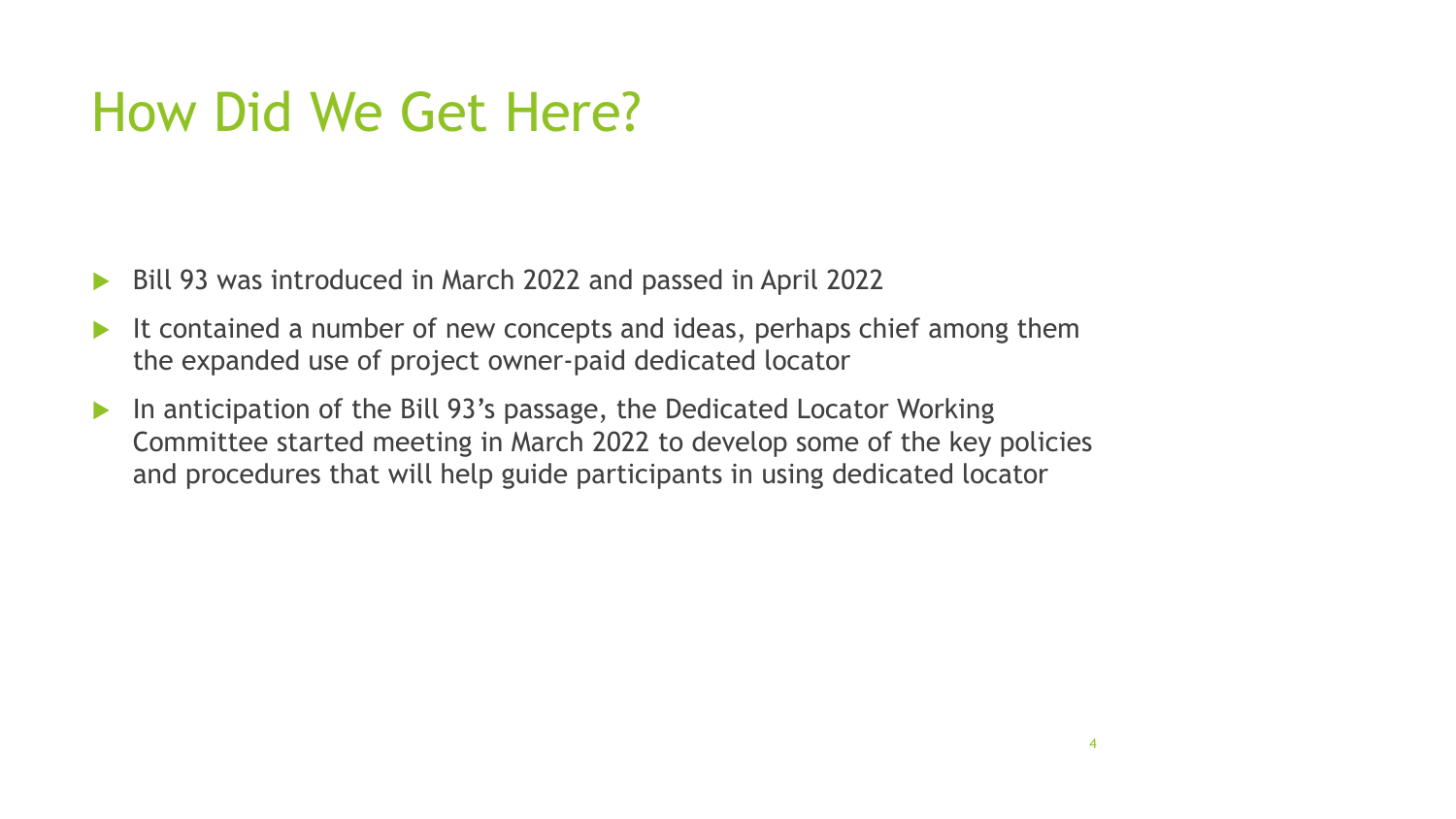# Committee Membership

- Dereck Oikawa, ON1Call Board of **Directors**
- Tony DiPede, ON1Call Board of **Directors**
- Gord Reynolds, Infrastructure Ontario
- Tim Dykas, Enbridge
- Jason Meyer, G-Tel
- Josie Trepani, Promark
- **Reza Habibollahi, Rogers**
- Dave Martins, Toronto Hydro
- Tyler Chapin, Hydro One
- Andrew Kottelenberg, Avertex
- Doug Lapp, ORCGA
- Kevin Vine, Mutltiview
- Andrew Budd, AECON
- Patrick McManus, OSWCA
- Nectar Tampacopoulos, Region of Peel
- Ben Hamilton, ON1Call
- Adam Mordaunt, ON1Call
- Christine Hollett, ON1Call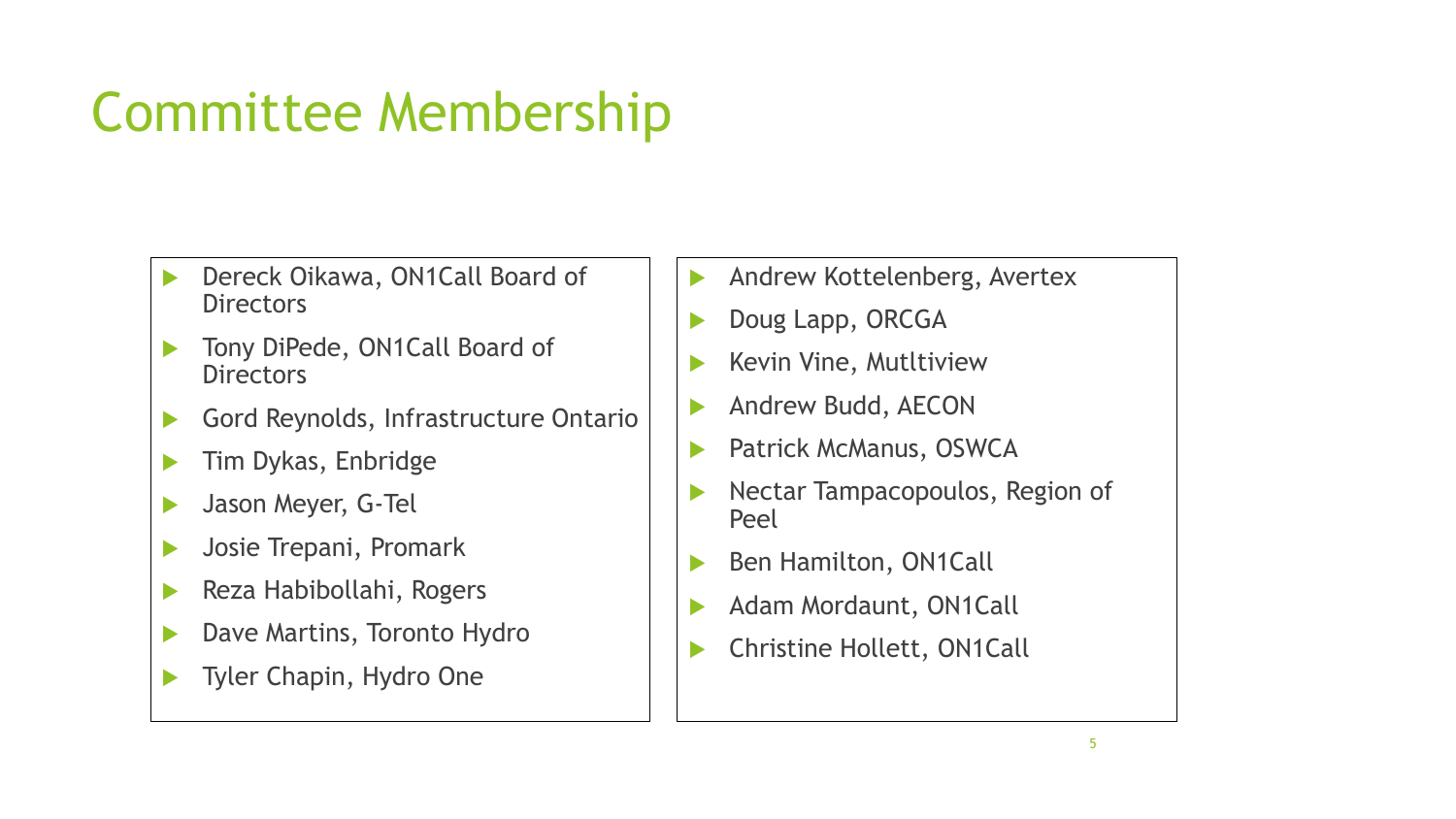# Topics

|                | <b>Dedicated Locator Working Committee - Work Plan</b> |                                                 |                        |
|----------------|--------------------------------------------------------|-------------------------------------------------|------------------------|
|                | <b>Topic</b>                                           | <b>Accountabilities</b>                         | <b>Date for Review</b> |
|                | Definition of Dedicated Locator                        | <b>Ben</b>                                      | March 22               |
| $\overline{2}$ | Standardized Template for Members to Certify DL's      | Tyler/Tim/Doug/Kevin                            | March 29               |
| $\overline{3}$ | Format of 90-Day Notice from Project Owners            | Reza/Josie/Dereck/Jason/Andrew/Gord             | April 5                |
| $\overline{4}$ | Training, Certification & QA for DL                    | Jason/Tony/Dave/Kevin/Doug/Tim/Tyler/Josie/Adam | April 12               |
| 5              | <b>Records Sharing/Mapping between DL/Members</b>      | Doug/Nectar/Gord/Kevin                          | April 12               |
| 6              | <b>Understanding Legal Liability</b>                   | Tony/External Legal Counsel/Nectar/Dave         | April 19               |
| 7              | Access to ON1Call Records to Scope DL Projects         | Adam/Christine/Gord                             | April 19               |
| 8              | Visibility into ON1Call Upcoming DL Tickets            | Adam/Christine/Reza/Tim                         | April 26               |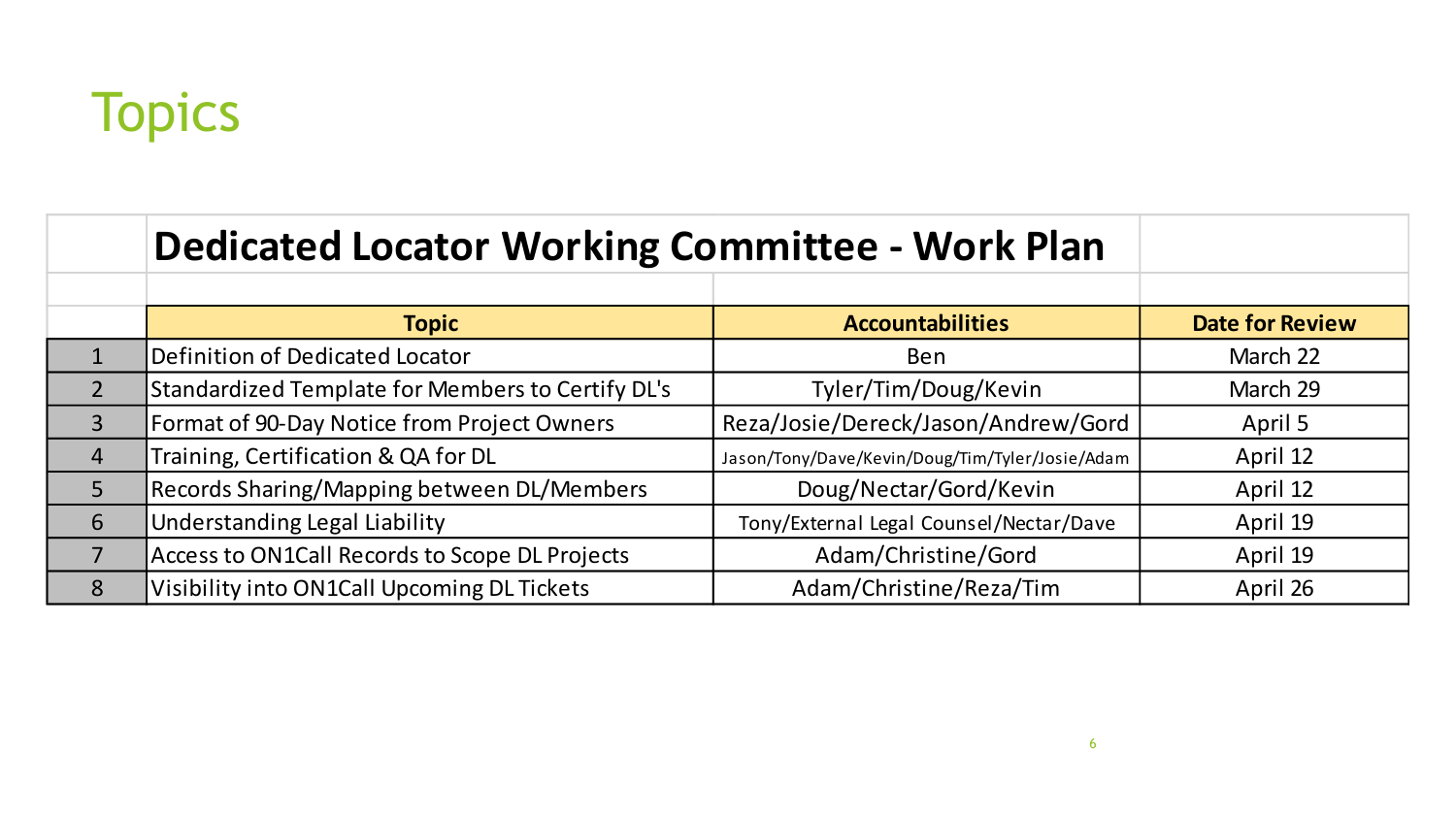## 1. Definitions of Dedicated Locator

- Bill 93 states that dedicated locator will include:
	- a) Any Designated Broadband Project, or;
	- b) An excavation or dig project that are identified via a regulation from the Minister of Government and Consumer Services, or;
	- c) An excavation or dig project for which the project owner chooses to use a dedicated locator
- Essentially, the definition of "dedicated locator" in Bill 93 amalgamates the existing concept of dedicated locator (used for major projects) and the concept of self-locating, all with the requirement that members participate
- This is written in a broad and permissive way in order to maximize the potential use of new locating models. We will look at a few different scenarios in this presentation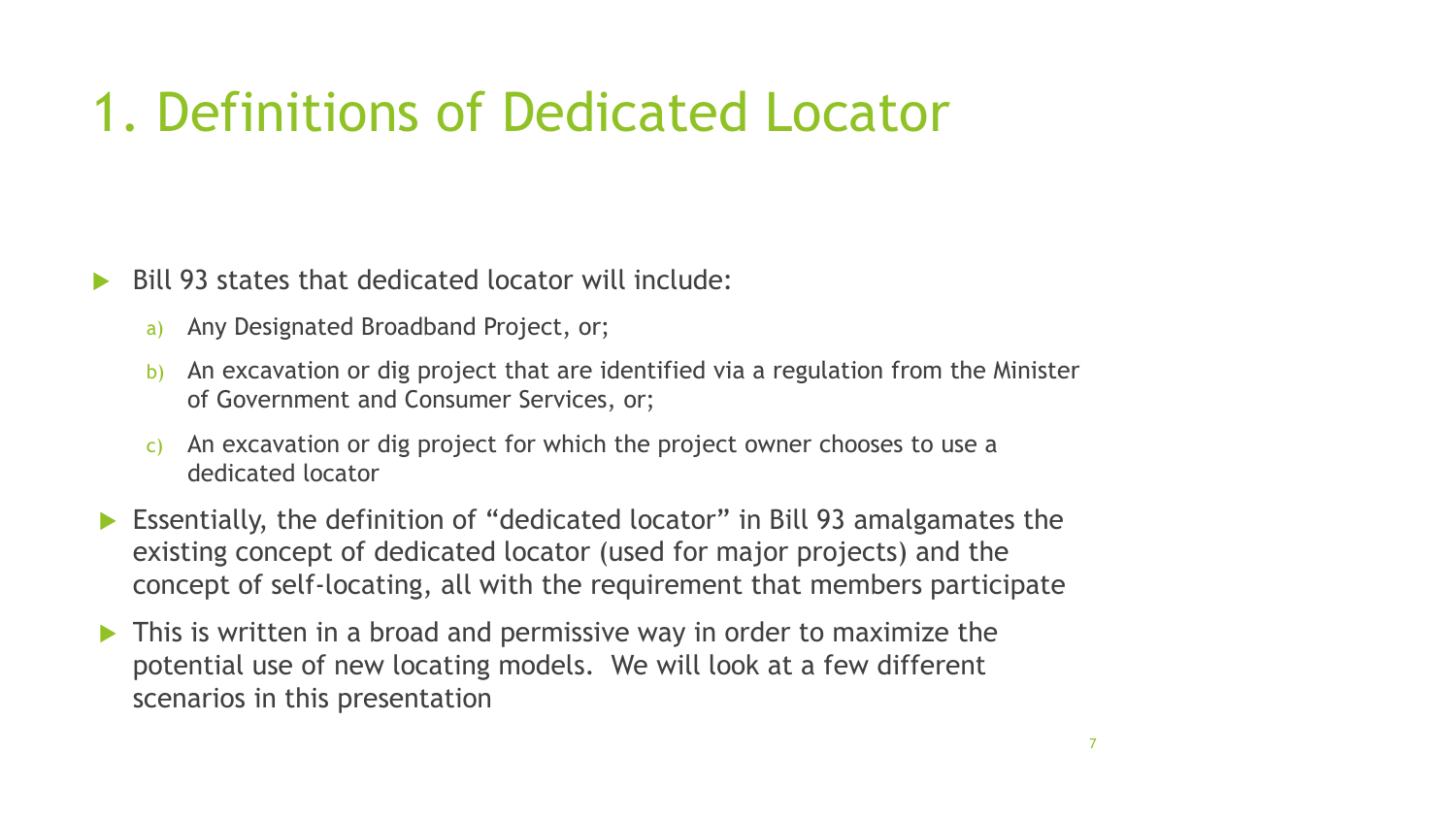## 2. Standardized Form of DL Legal Agreement

- ▶ There needs to be a standardized template, otherwise we'll have huge numbers of project owners and excavators trying to negotiate unique legal agreements from scratch with 800+ members
- Also, there are many outsourcing models and legal agreements which address the critical issues, such as
	- $\blacktriangleright$  Legal liability
	- $\blacktriangleright$  Insurance requirements
	- ▶ Required Locate Alliance Consortium (LAC) standards for locates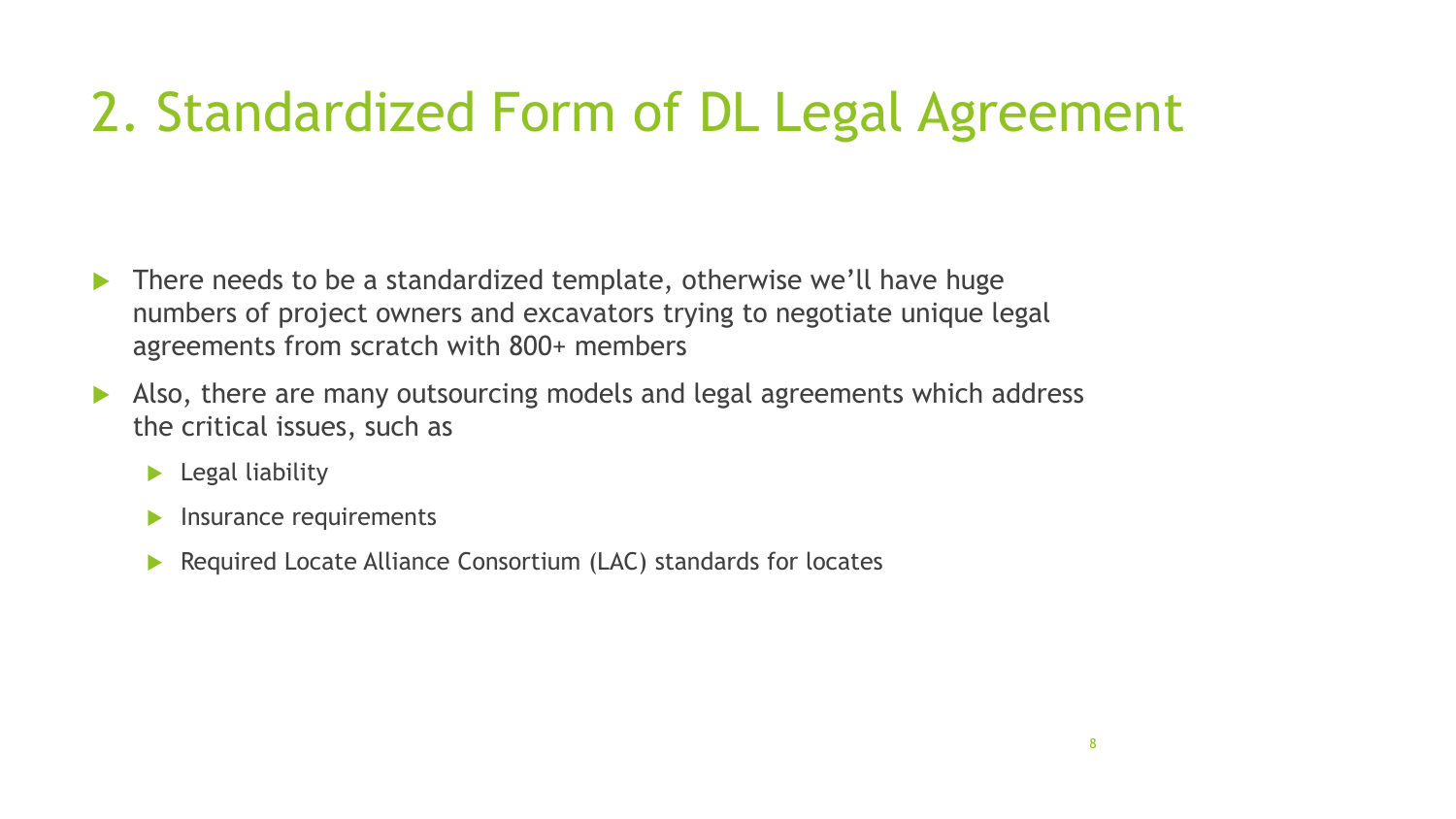# 3. Format of 90 Day Notice

- The 90-day notice is in the form of an Excel spreadsheet, which needs to be submitted every 90 days
- The notice needs to include the following sections (i.e., length, area, etc.), needs to include an space for ON1Call to analyze the submission and add the names of the members who are effected. ON1Call will notify project owner and the effected members of the proposed project
- Information provided by utility owner for broadband projects:
	- ▶ Geographic Area
	- All Utility members onboarded to "dedicated" program ( Ex. What utilities the LSP supporting)
	- $\blacktriangleright$  # of meters required per month
	- $\blacktriangleright$  # of Contractors on the build
	- # of meters a contractor is able to excavate weekly
	- $\blacktriangleright$  # of drills per Contractor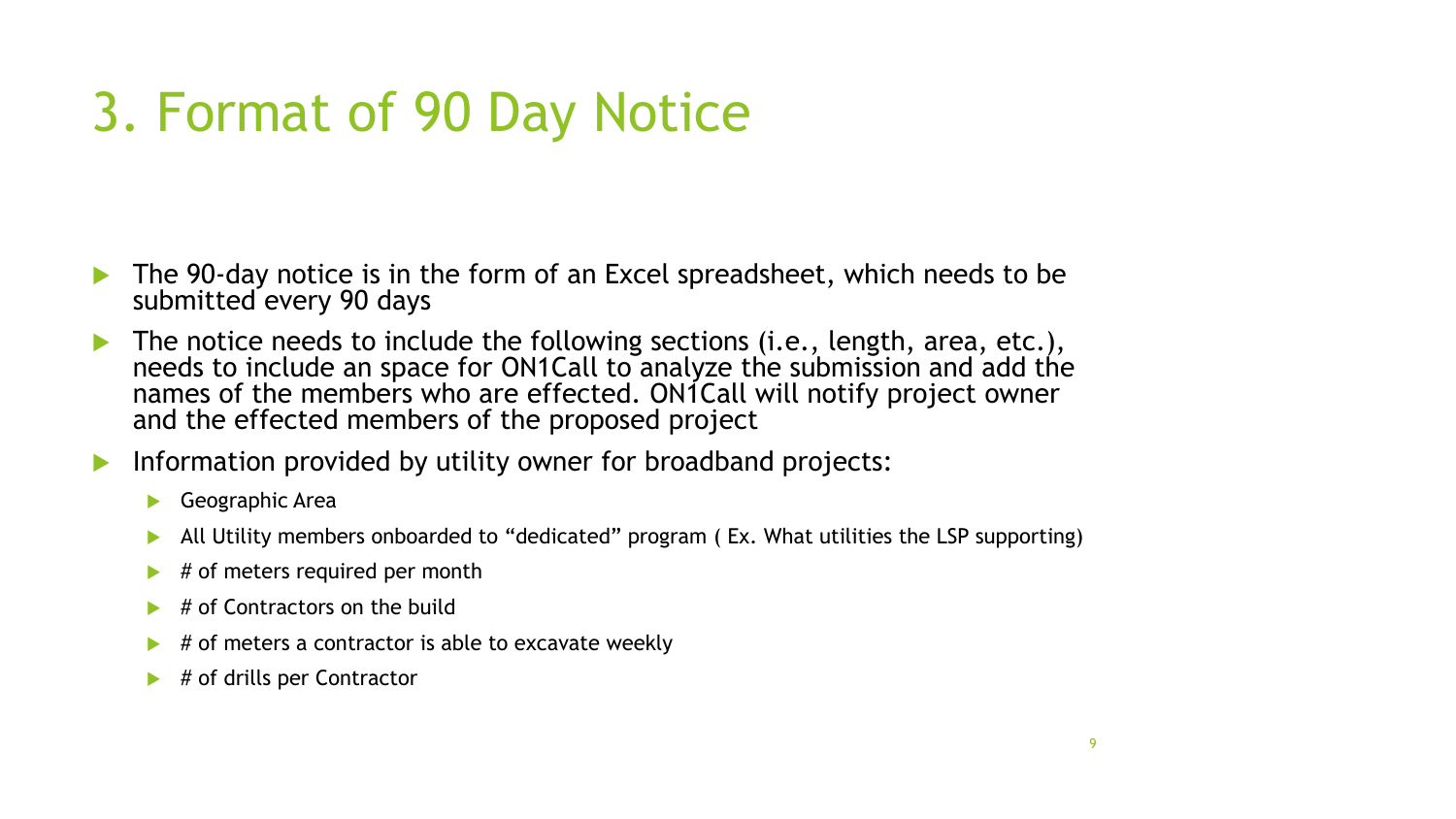# 4. Training & Certification

- ON1Call Dedicated Locator Working Committee and a LAC working committee have been working on this issues for last several weeks
- **De** Challenges:
	- $\blacktriangleright$  High barriers to entry
	- ▶ Difficulty of Members certifying and monitoring new Locate Service Providers (LSPs)
	- ▶ Lack of qualified locator resources
	- $\triangleright$  No universal standard for qualification
- Outlook:
	- ▶ Preferred method at least initially is to use existing LSPs with exclusively assigned staff to the projects or set up separate entities within the existing LSPs
	- ▶ Level of complexity lends itself to fewer participants (larger companies/associations) as opposed to large number of participants with smaller locating resources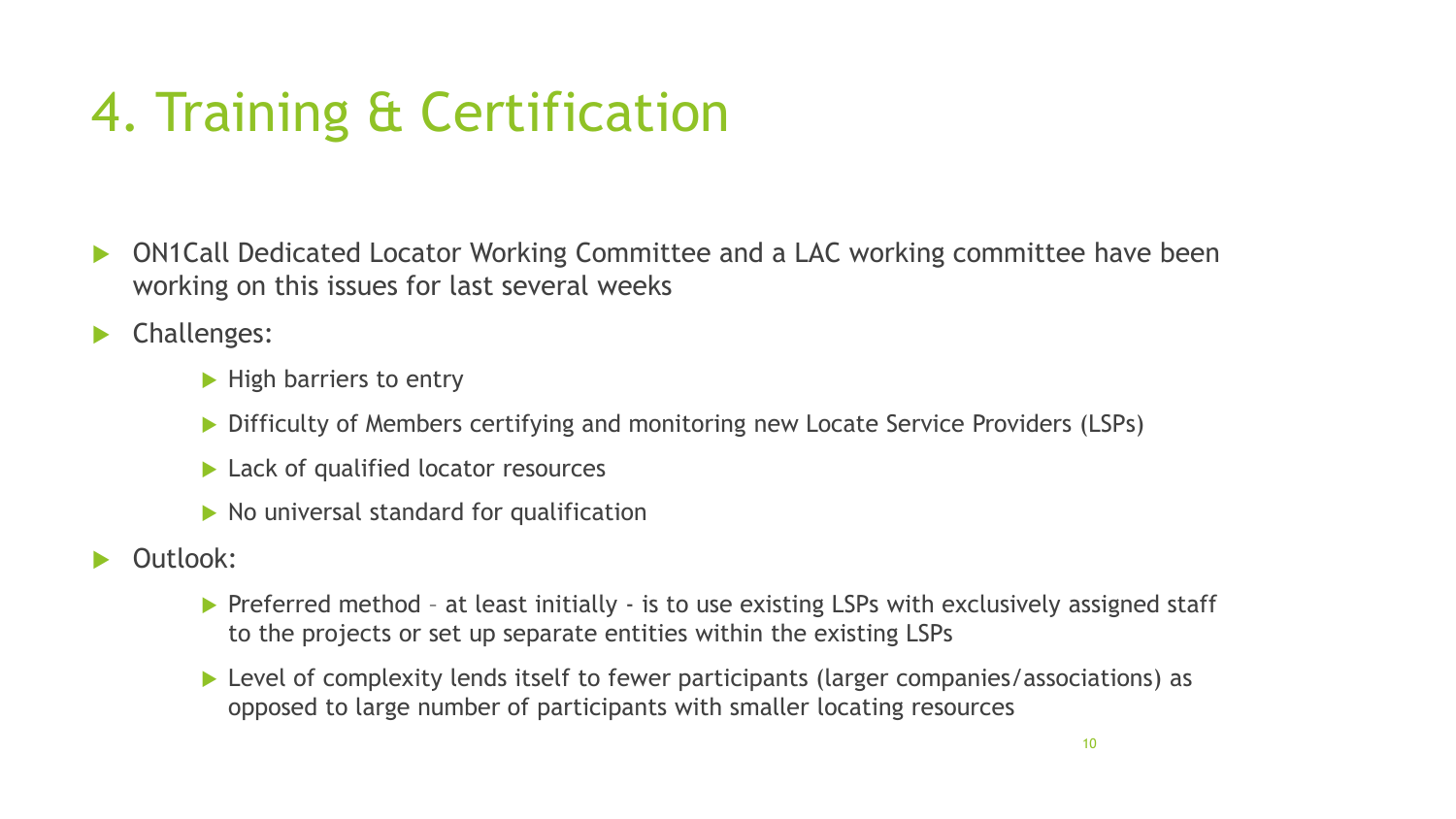## 4. Training & Certification

Steps for Dedicated Locator (DL)

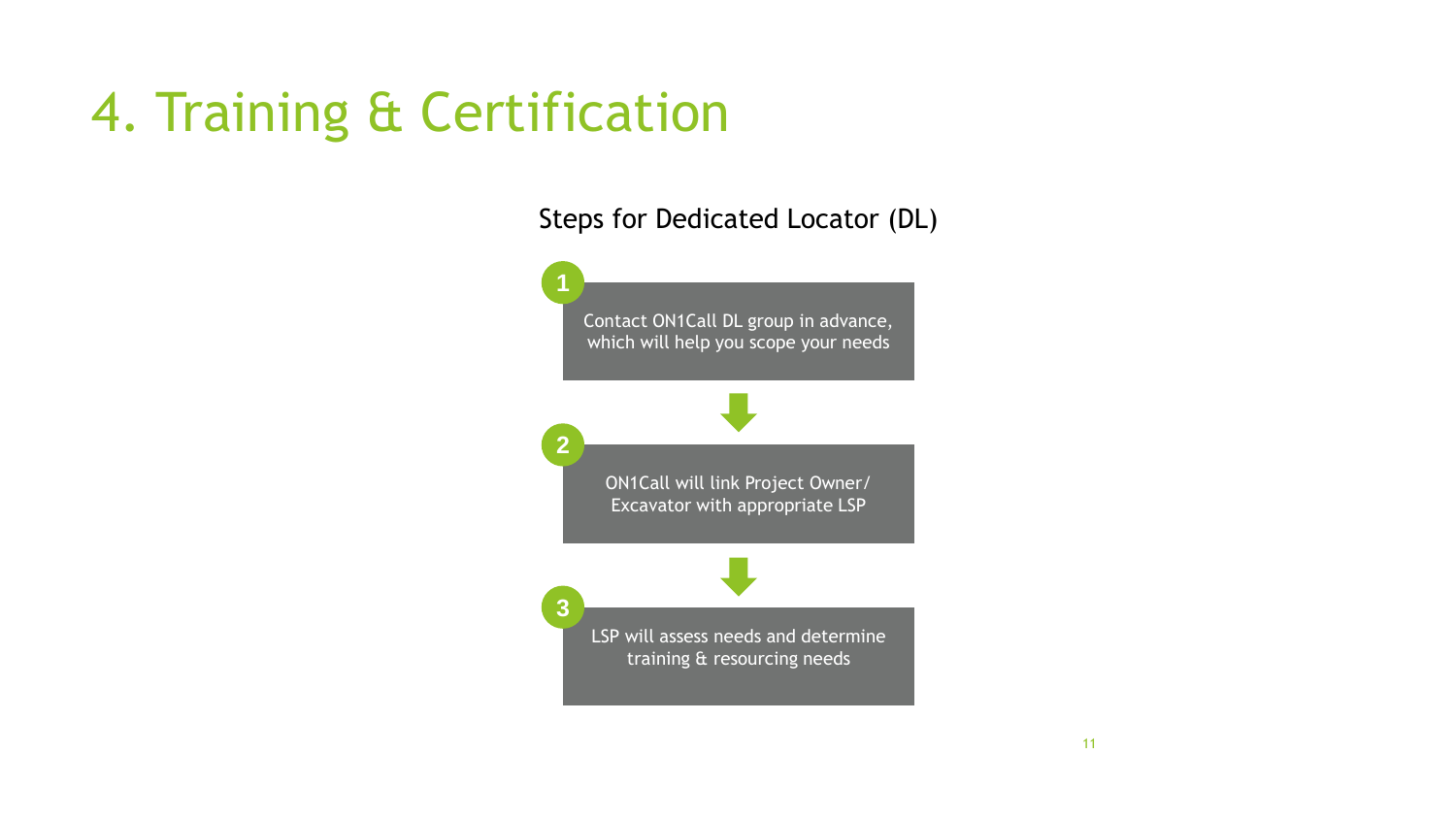#### *Scenario #1*

*"A Project Owner is doing a project that starts in a few weeks and should last approximately two months. They and the excavator would like to use dedicated locator just for this project, specifically a company they are familiar with who currently provide private locates"*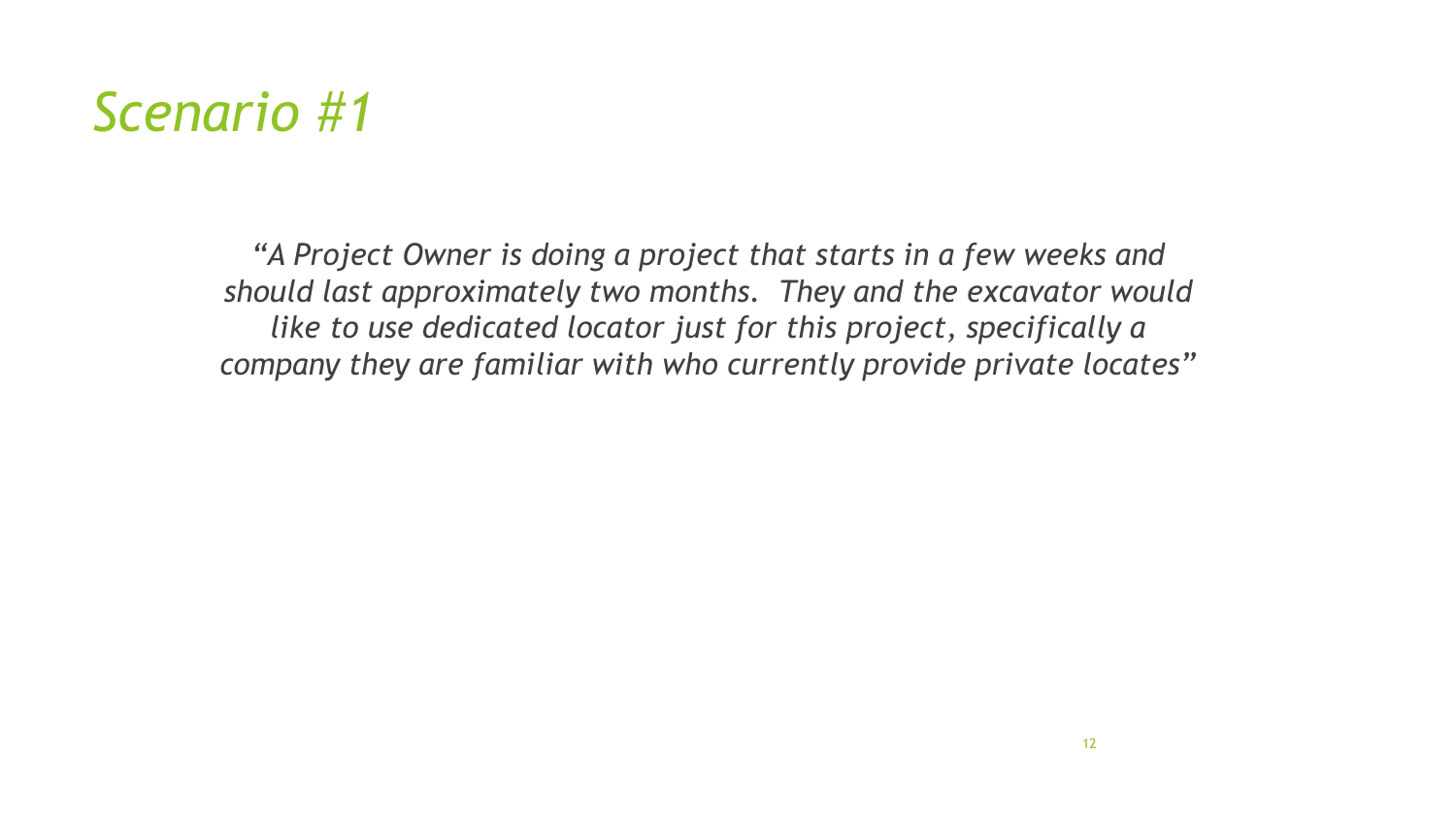#### *Scenario #2*

*"A large contractor would like to have all their major project work serviced by dedicated locator in order to maximize their productivity. Many of their peer companies feel the same way. Their clients (the Project Owners) are supportive of paying the costs of dedicated locator because of the improved timeliness of construction. They are looking for a turn-key solution where the Project pays the costs, but they do not have to recruit, train or QA the locators"*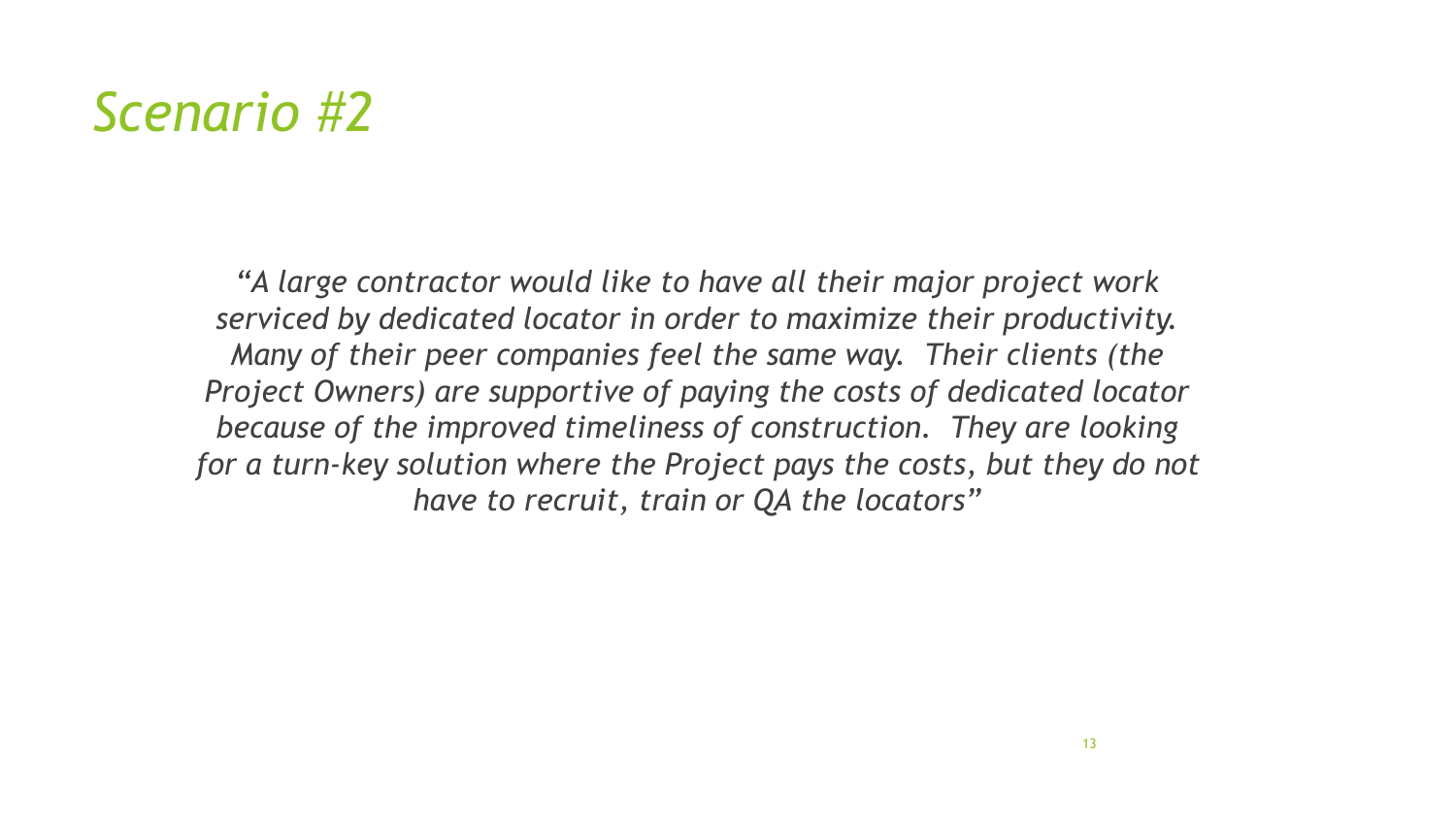#### *Scenario #3*

*"A Project Owner or excavator is very ambitious and want to develop their own capacity to hire, train and certify locate staff. They are willing to build in-house locating resources so they can take control and not rely on any external party for locates. They are comfortable with managing the liability that comes with essentially running their own LSP company"*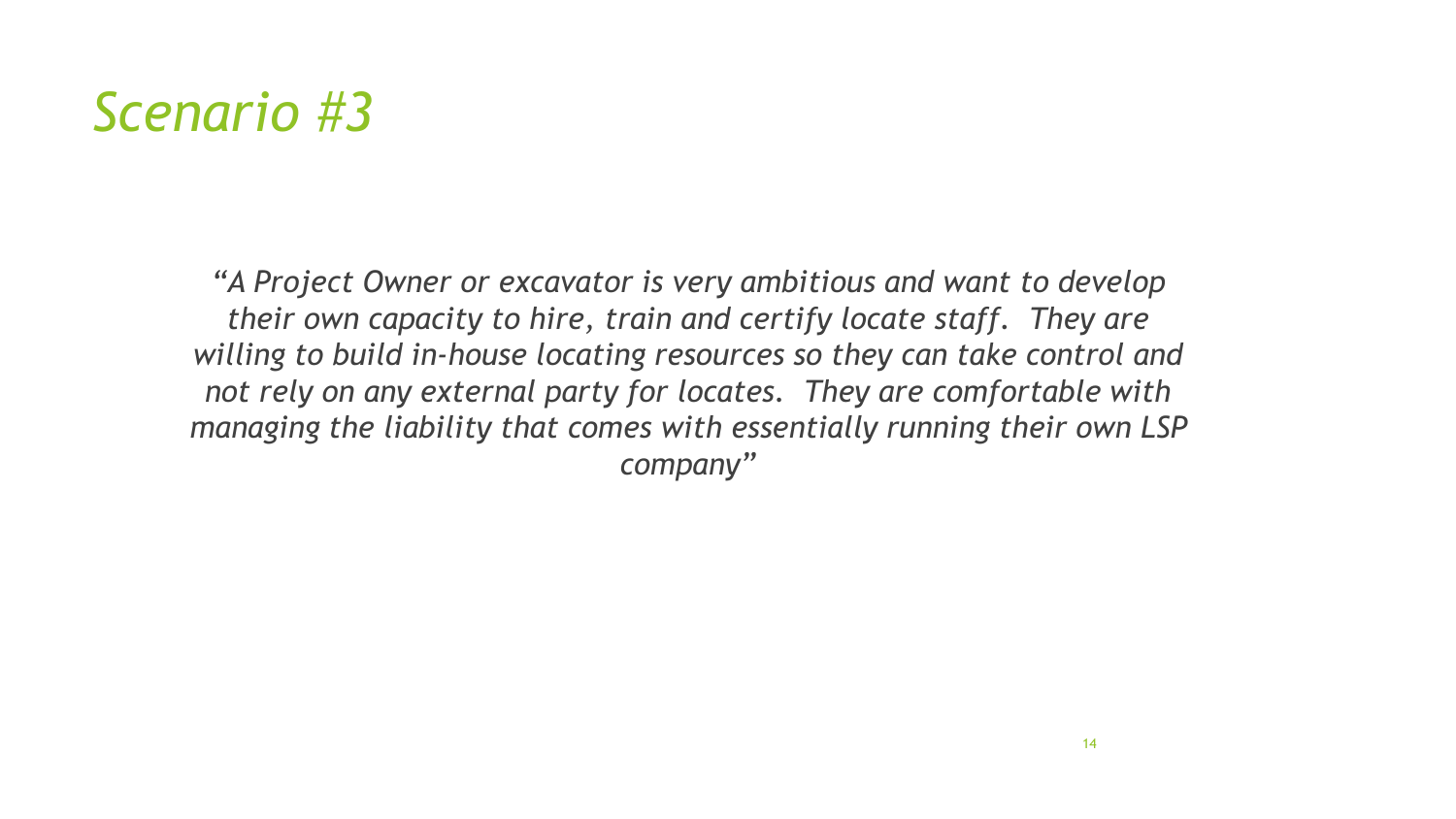#### 5. Sharing Records and Maps: DL & Members

There are two primary platforms for sharing data/records:

- **Planview's Multiviewer software**
- **Internal software ESRI ArcGIS Online:** 
	- Has capability of sharing externally create credentials for external parties
	- ▶ Can provide more real time updates
	- Preferred by LSPs
- Minimum information that is to be shared: As-built drawings, and layers
- Having one standard platform across the province may be difficult
- ▶ Considerations such as funding and technological constrains may pose challenges for remote communities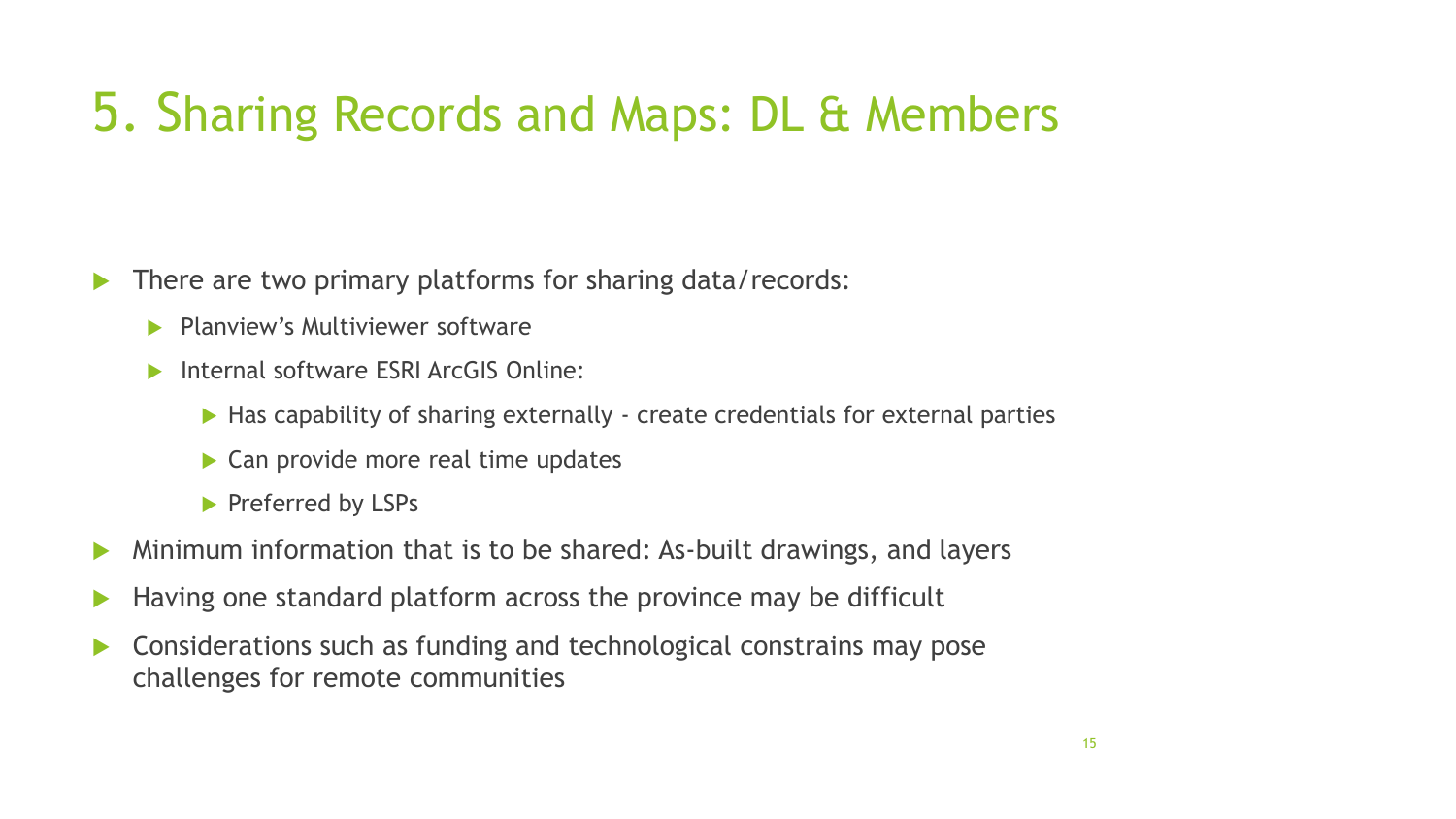# 6. Legal Liability

- All questions of legal liability should be dealt with the in the standard contract
- Members, excavators and stakeholders should identify any concerns with the standard contract before May 20 through the feedback tool.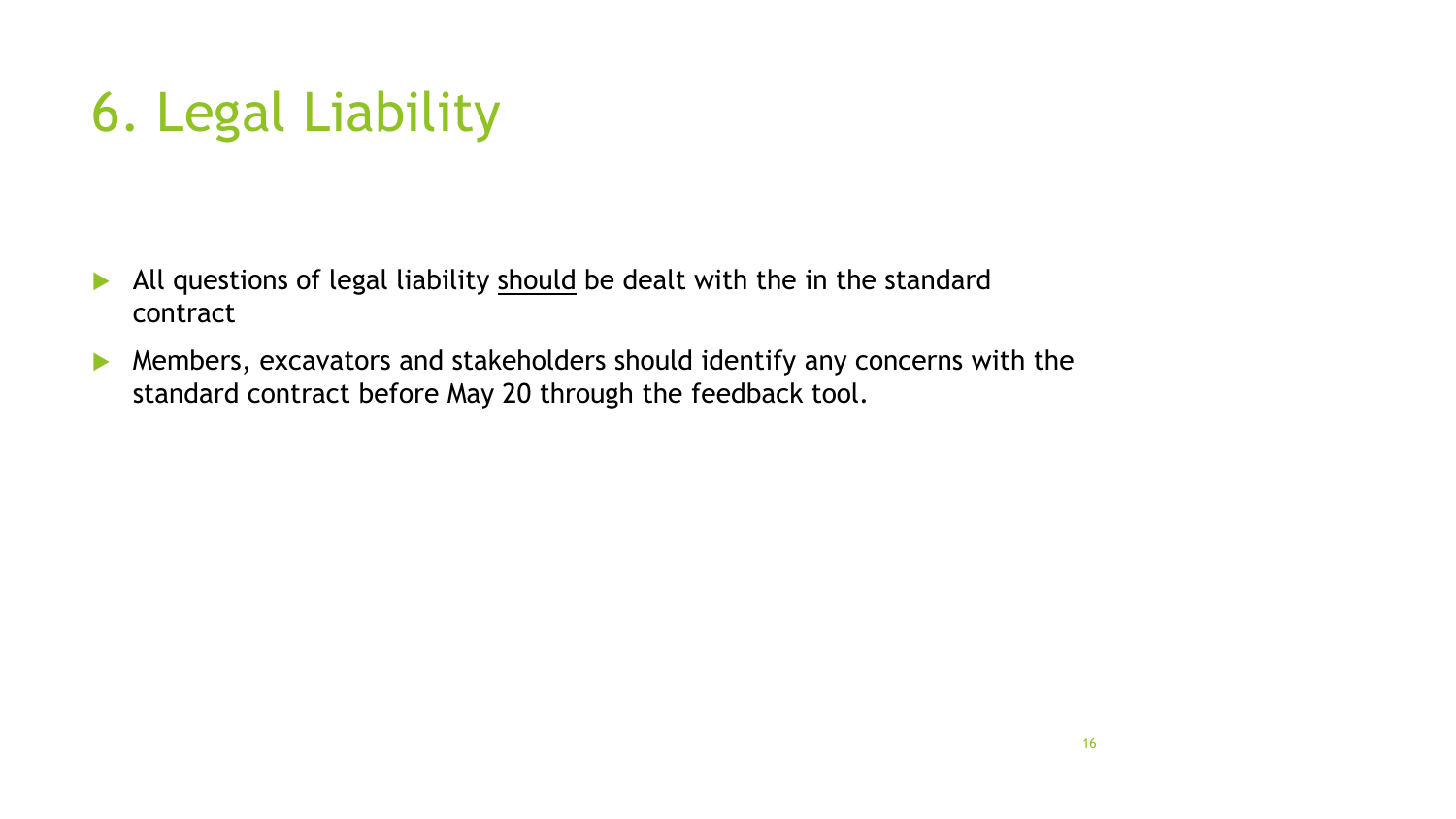# 7. Access to ON1Call Records

ON1Call receives 90 day notice including scope of Project.

**1**

ON1Call identifies and informs Members using the Project information supplied in the 90 day Notice. **2**

List of Member names, Station Codes, Contact information is included as a third tab on the 90 Day Notice.

**3**

**4**

Potential challenges:

- $\triangleright$  Scope of the Project changes outside of the required 90 days updates (both before the start of the Project and after)
- Member infrastructure changes outside of the 90 day updates
- Other items:
	- ▶ ON1Call to develop materials to communicate with stakeholders on ON1Call records access

Project Owner. ON1Call audits Member Notification 21 calendar days before start of Project for new underground infrastructure/Members in the DL Project area. **5**

90 Day Notice is sent to Members, and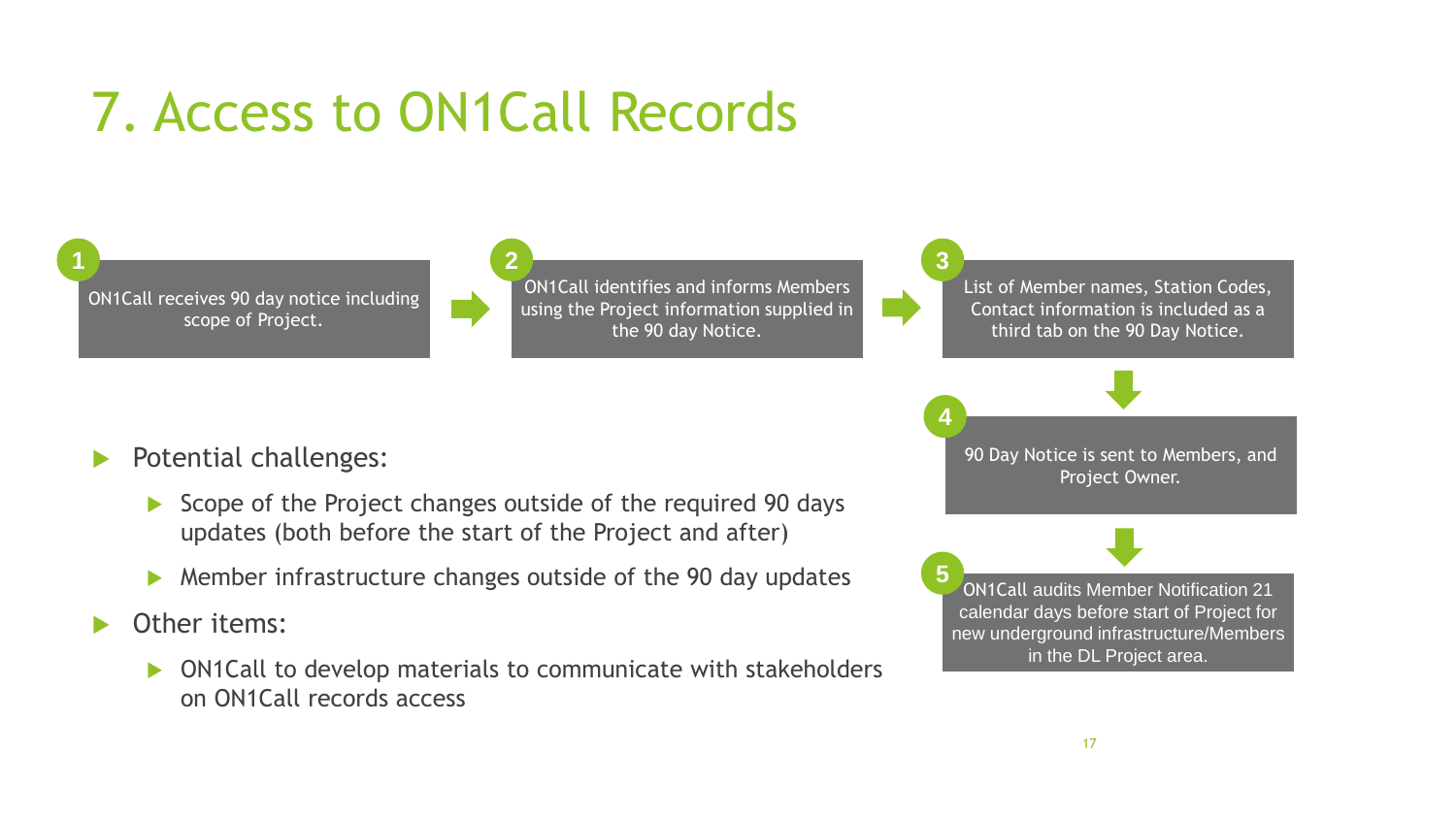#### 8. Visibility Into Upcoming ON1Call Tickets

90 Day notice (updated quarterly) provides visibility of the information for scope of Project.

**1**

DL to provide all Members and Project Owner with updates on: Locating start date, Req.#, Locate area, Completion date, copy of locate paperwork **2**

DL updates Locate Status in ON1Call *360 Feedback* 

P Project Owner confirms with all Members and ON1Call when Project is completed.

**3**

**4**

- ON1Call requests to be copied on all communications with/by DL so that ON1Call can keep track. This communication would not be visible on the web portal since such functionality would require development and subsequent testing.
- Future considerations:
	- ▶ Visibility of Notification to Members
	- ▶ The ability for Members to see Project updates and/or 360 Feedback via the web portal.